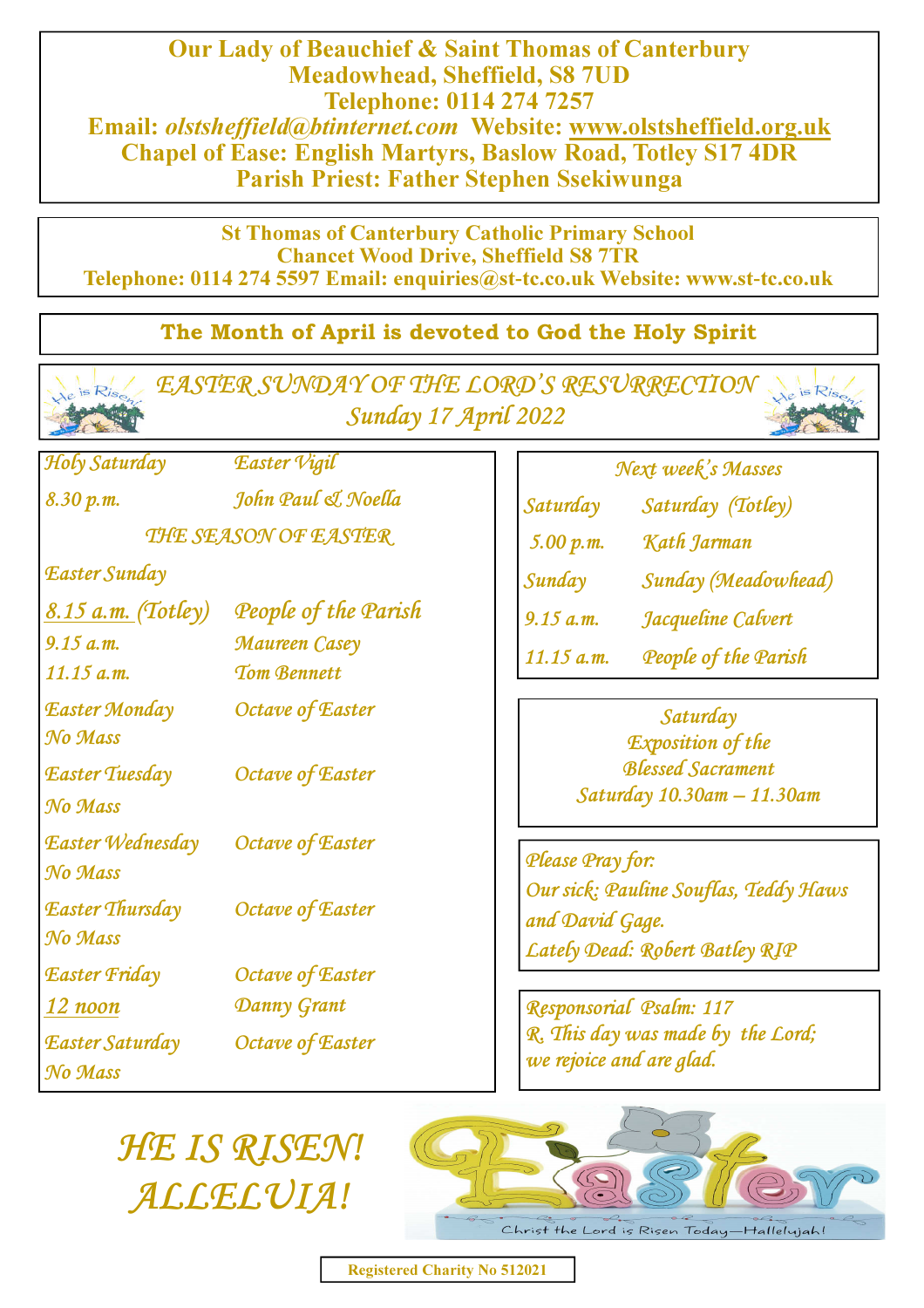# RESCRREXIT ALLELCIJA

I would like to take this opportunity to thank everyone for their continued kindness and support towards me and to wish you all a very happy and blessed Easter.

Father Stephen

I would also like to thank all who worked so hard to prepare the church for the Triduum and Easter and to those who ensured the liturgy was done so well.

Last but not least, thank you to all those who help in the running of the parish in any way: gardening, office work, computers and booking systems, and the upkeep of the premises. etc It is very much appreciated. j

Father Stephen

MASSES THIS WEEK: Easter Sunday Mass at Totley has had to be moved from 9.00am to the earlier time of 8.15am.

There is no morning Mass on either Tuesday or Wednesday this week.

Friday's Mass will be at 12.00 noon, not 10.00am. (See lunch club article below)



Many congratulations to Nadine and Jack who received the Sacraments of Initiation at the Easter Vigil and to Tom who was received into Full Communion with the Catholic Church. As they have joined our Parish Community they still need lots of support in developing the life of prayer and growing in Christian Charity. Please make them feel welcome and pray for them.

The ritual says that the period of post-baptismal catechesis or mystagogy which takes place during Eastertide "Is a time for the community and the neophytes (newly baptised) together to grow in their grasp of the paschal mystery and in making it part of their lives through meditating on the Gospel, sharing in the Eucharist, and doing works of Charity."

The Journey in Faith group plans to support them by continuing to meet with them on Tuesday evenings throughout Eastertide to reflect on the readings for the following Sunday. Others are very welcome to support them by coming along to this group starting on 26 April at 7:30 for an hour. These meetings will finish at Pentecost. You do not need to commit to coming every week and are welcome to come along when you can.



## FRIDAY LUNCH CLUB

It is hoped that we can re-start the Lunch Club after the noon-time Mass this coming Friday, April 22nd. But transportation issues have not yet been finalised, so it's possible the lunch club may not take place this week. The lunch club team will be back on the case immediately after Bank Holiday Monday.

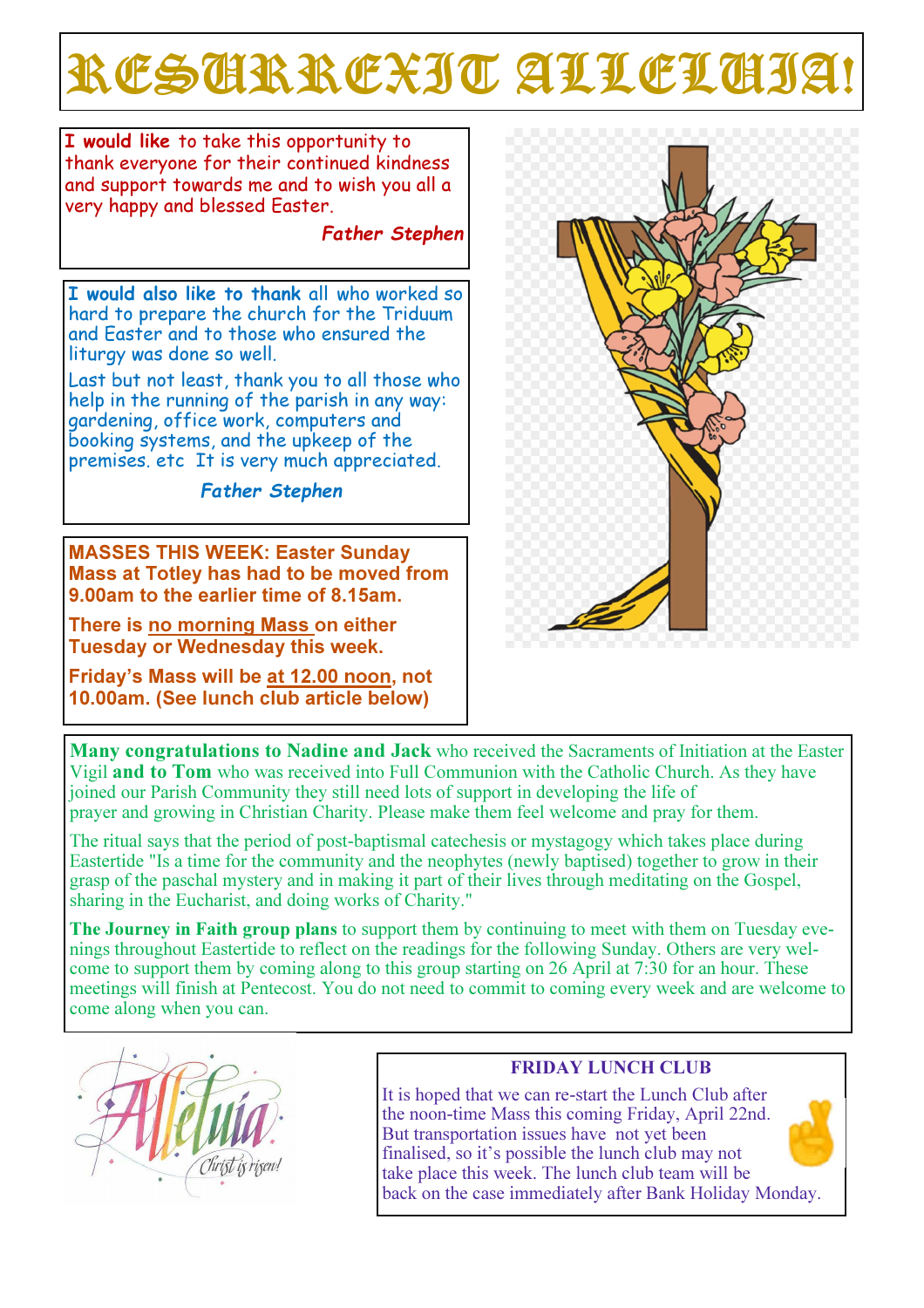

In your garden over Easter? Please could you sow some extra seeds and put cuttings on one side to support our Parish Coffee, Cakes and Cuttings event on

Sat 21<sup>st</sup> May for Transport 17 and our other Outreach partners? Thank you!



This Friday, Easter Friday, is considered to be a continuation of the great Feast of Easter, definitely not a time of penance. Therefore, there is no requirement for abstinence of meat imposed on that day.

#### 'FINDING TIME FOR SILENCE'

Retreat at Ampleforth Abbey, Friday 13th - Sunday 15th May 2022 Led by Fr Kevin Hayden OSB in association with the Lay Community of St Benedict https://www.lcsb.uk/ For further details please ring Christine and Richard Watts on 0114 2667437.



Thank you for your ongoing contributions to the Foodbank – sadly, now needed more than ever.

## Hallam Walsingham Diocesan

Pilgrimage, Saturday 23rd July 2022 Coaches leave Pond Hill at 7.30 a.m. £18 adults, £12 students/children, Procession along the Holy Mile, Mass of Sunday.

Contact Joseph Durham, 07939 152558 joseph.durham52@gmail.com or Francesca Flynn, 0114 2686247 francesca@fmflynn.plus.com





Fairtrade Easter Egg - 1 ONLY!! For sale at the repository. Price: Four pounds Includes a booklet of the Easter story. No plastic, green and completely recyclable (except for the chocolate of course.)

### Easter Hymn by A E Housman

If in that Syrian garden, ages slain, You sleep, and know not you are dead in vain, Nor even in dreams behold how dark and bright Ascends in smoke and fire by day and night The hate you died to quench and could but fan. Sleep well and see no morning, son of man.

But if, the grave rent and the stone rolled by, At the right hand of majesty on high You sit, and sitting so remember yet Your tears, your agony and bloody sweat, Your cross and passion and the life you gave, Bow hither out of heaven and see and save.